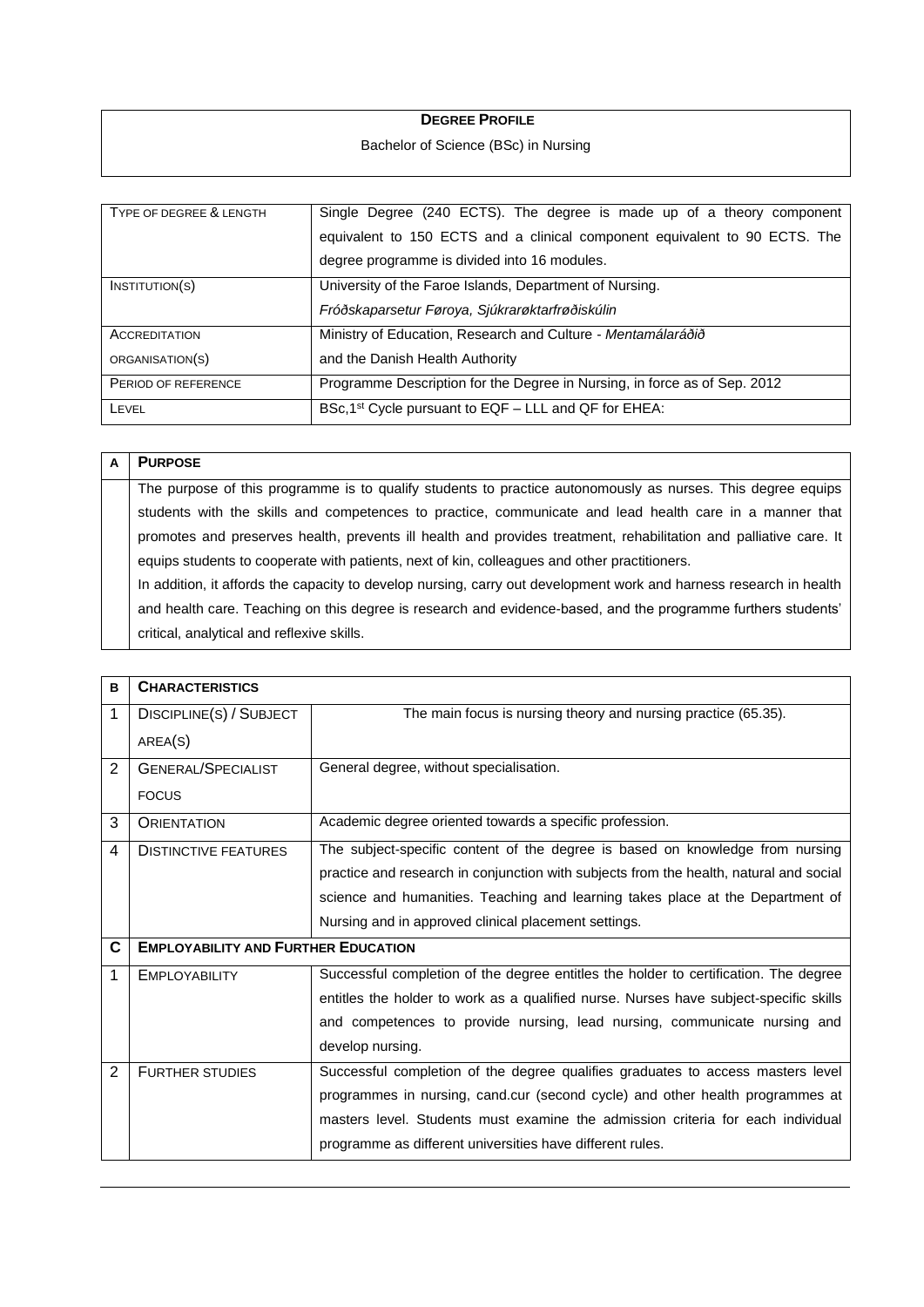| D | <b>EDUCATION STYLE</b> |                                                                                   |
|---|------------------------|-----------------------------------------------------------------------------------|
|   | LEARNING AND TEACHING  | An enguiry-based approach is used throughout the degree programme where           |
|   | <b>APPROACHES</b>      | students actively work on research questions linked to the various topics -       |
|   |                        | individually or in groups.                                                        |
|   |                        | The learning and teaching approaches used include PBL, case studies, self-study,  |
|   |                        | dialogue education, project work, group work, reading groups, study questions and |
|   |                        | lectures. In addition, students practice their skills in the practice lab.        |
|   |                        | A portfolio is used to interlink the theoretical and clinical components of the   |
|   |                        | programme.                                                                        |
| 2 | ASSESSMENT METHODS     | Each module concludes with an examination. Assessment methods: Written exams,     |
|   |                        | written exams with oral examination/presentation, written exams with practical    |
|   |                        | demonstration and oral examination. Clinical skills are assessed using attainment |
|   |                        | level assessments.                                                                |
|   |                        | The degree concludes with a written bachelor thesis.                              |

| Е              | <b>PROGRAMME COMPETENCES</b>                                                                                                                                                                                                                                                                                                              |
|----------------|-------------------------------------------------------------------------------------------------------------------------------------------------------------------------------------------------------------------------------------------------------------------------------------------------------------------------------------------|
| 1              | <b>GENERIC</b>                                                                                                                                                                                                                                                                                                                            |
|                | Academic Skills: to work inquisitively and approach research questions critically and analytically. This<br>includes wording, describing, analysing and interpreting subject-specific research questions and presenting<br>conclusions and discussions.                                                                                   |
|                | Language Skills: to use precise language, both orally and in writing                                                                                                                                                                                                                                                                      |
|                | Communication Skills: to communicate and cooperate with people                                                                                                                                                                                                                                                                            |
|                | Ability to Work Independently: to work autonomously and collaborate in teams                                                                                                                                                                                                                                                              |
|                | Problem-Solving Skills: to identify and solve problems                                                                                                                                                                                                                                                                                    |
|                | Knowledge in Practice: to apply new knowledge in professional practice                                                                                                                                                                                                                                                                    |
|                | Continuous Development Capacity: to continually further and update personal learning                                                                                                                                                                                                                                                      |
| $\overline{2}$ | <b>SUBJECT SPECIFIC</b>                                                                                                                                                                                                                                                                                                                   |
|                | Professional Foundation. Ability to practice nursing with due regard for any statutory and ethical<br>considerations, which form the basis of the profession.                                                                                                                                                                             |
|                | Communication Skills. Ability to communicate and generate therapeutic connections with patients and next<br>of kin taking into account their specific needs and preconditions.                                                                                                                                                            |
|                | Autonomous Decision-making. Ability to make well-founded decisions regarding patient care taking into<br>account physical, social, psychological, cultural, spiritual and environmental factors.                                                                                                                                          |
|                | Leadership and Cooperation: Ability to work with individuals and in teams to promote and practice quality<br>health care for each individual. Ability to manage and coordinate care and treatment for one or several<br>patients. Ability to lead a team of colleagues, students and trainees, who are directly involved in patient care. |
|                | Development. Ability to critically reflect on practice and take steps to update nursing care in line with new<br>findings. Ability to take part in research and development projects in health care.                                                                                                                                      |

| <b>COMPLETE LIST OF PROGRAMME LEARNING OUTCOMES</b> |
|-----------------------------------------------------|
| Graduates can demonstrate ability to:               |